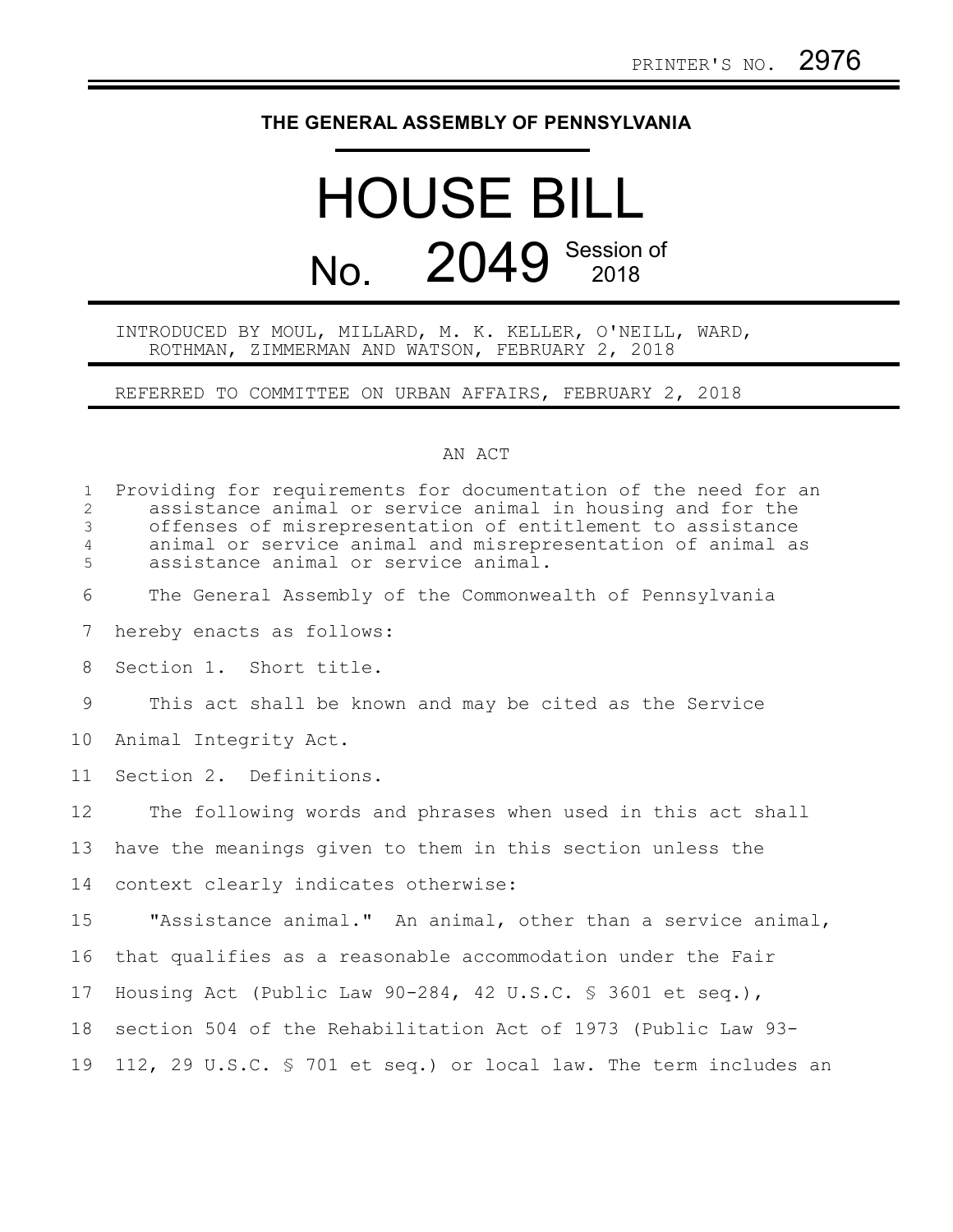emotional support animal when the animal qualifies as a reasonable accommodation. 1 2

"Disability." A physical or mental impairment which substantially limits one or more major life activities. 3 4

"Service animal." An animal, other than an assistance animal, that qualifies as a service animal under the Americans with Disabilities Act of 1990 (Public Law 101-336, 104 Stat. 327) or as a guide or support animal under the act of October 27, 1955 (P.L.744, No.222), known as the Pennsylvania Human Relations Act or local law. 5 6 7 8 9 10

Section 3. Documentation of disability and disability-related need. 11 12

(a) Right to request documentation.--A landlord who receives a request from a person to make an exception to the landlord's policy prohibiting animals or limiting the size, weight, breed or number of animals on the landlord's property because the person requires the use of an assistance animal or service animal may require the person to produce documentation of the disability and disability-related need for the animal only if the disability or disability-related need is not readily apparent or known to the landlord. 13 14 15 16 17 18 19 20 21

(b) Minimum standards.--Any documentation proving that a person is disabled and requires the use of an assistance animal or service animal as a reasonable accommodation in housing under the Fair Housing Act (Public Law 90-284, 42 U.S.C. § 3601 et seq.), the Rehabilitation Act of 1973 (Public Law 93-112, 29 U.S.C. § 701 et seq.), the Americans with Disabilities Act of 1990 (Public Law 101-336, 104 Stat. 327) or the act of October 27, 1955 (P.L.744, No.222), known as the Pennsylvania Human Relations Act or local law shall: 22 23 24 25 26 27 28 29 30

20180HB2049PN2976 - 2 -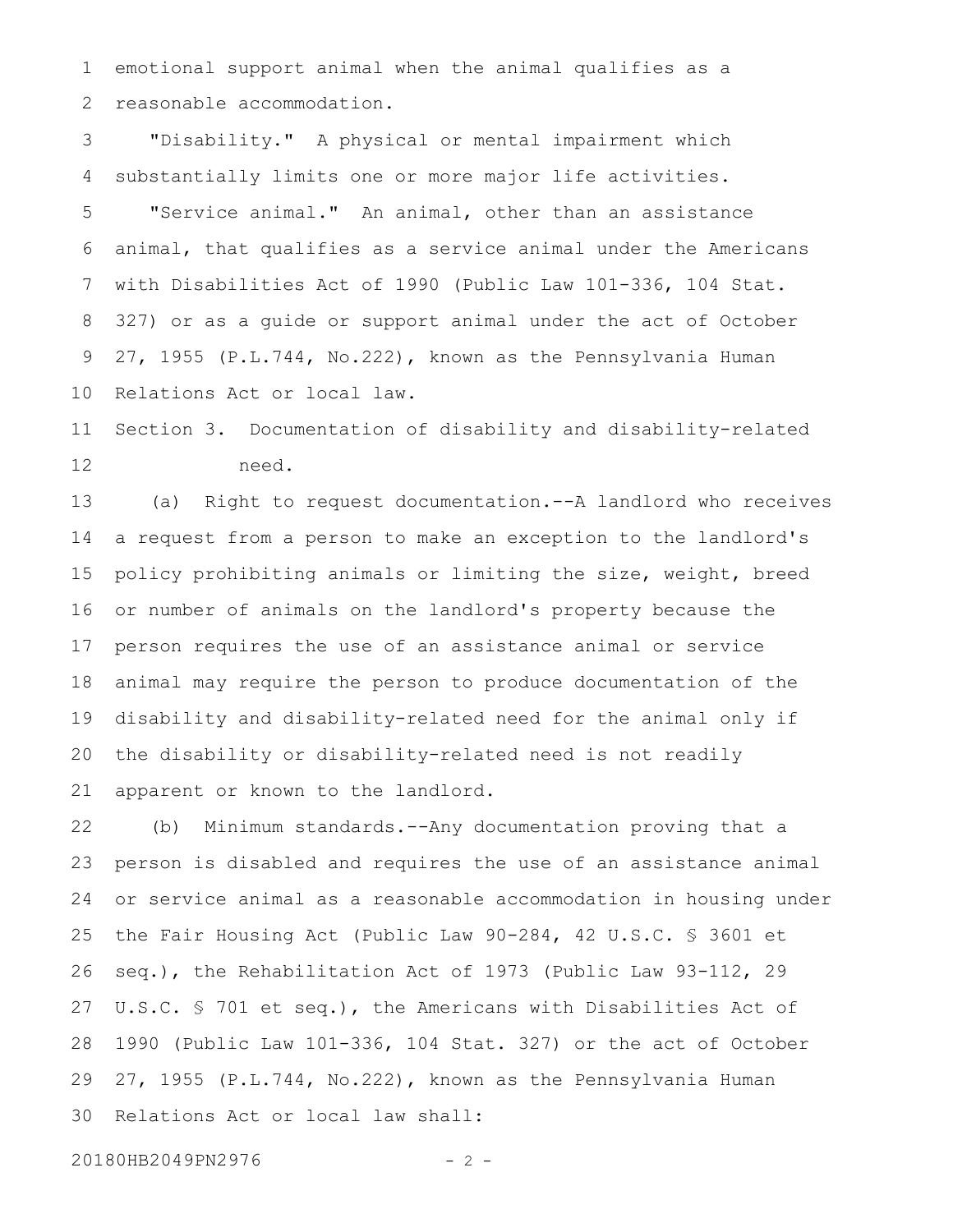- 1
- (1) Be in writing.

(2) Be reliable and based on direct knowledge of the person's disability and disability-related need for the assistance animal or service animal. 2 3 4

(3) Describe the person's disability-related need for the assistance animal or service animal. 5 6

Section 4. Immunity. 7

Notwithstanding any other law to the contrary, a landlord shall not be liable for injuries caused by a person's assistance animal or service animal permitted on the landlord's property as a reasonable accommodation to assist the person with a disability under the Fair Housing Act (Public Law 90-284, 42 U.S.C. § 3601 et seq.), section 504 of the Rehabilitation Act of 1973 (Public Law 93-112, 29 U.S.C. § 701 et seq.), the Americans with Disabilities Act of 1990 (Public Law 101-336, 104 Stat. 327), the act of October 27, 1955 (P.L.744, No.222), known as the Pennsylvania Human Relations Act or any other Federal, State or local law. 8 9 10 11 12 13 14 15 16 17 18

Section 5. Misrepresentation of entitlement to assistance animal or service animal. 19 20

(a) Offense defined.--A person commits the offense of misrepresentation of entitlement to assistance animal or service animal if the person intentionally: 21 22 23

(1) misrepresents to another that the person has a disability or disability-related need for the use of an assistance animal or service animal in housing; or 24 25 26

(2) makes materially false statements for the purpose of obtaining documentation for the use of an assistance animal or service animal in housing. 27 28 29

(b) Grading.--A person who violates the provisions of 20180HB2049PN2976 - 3 -30